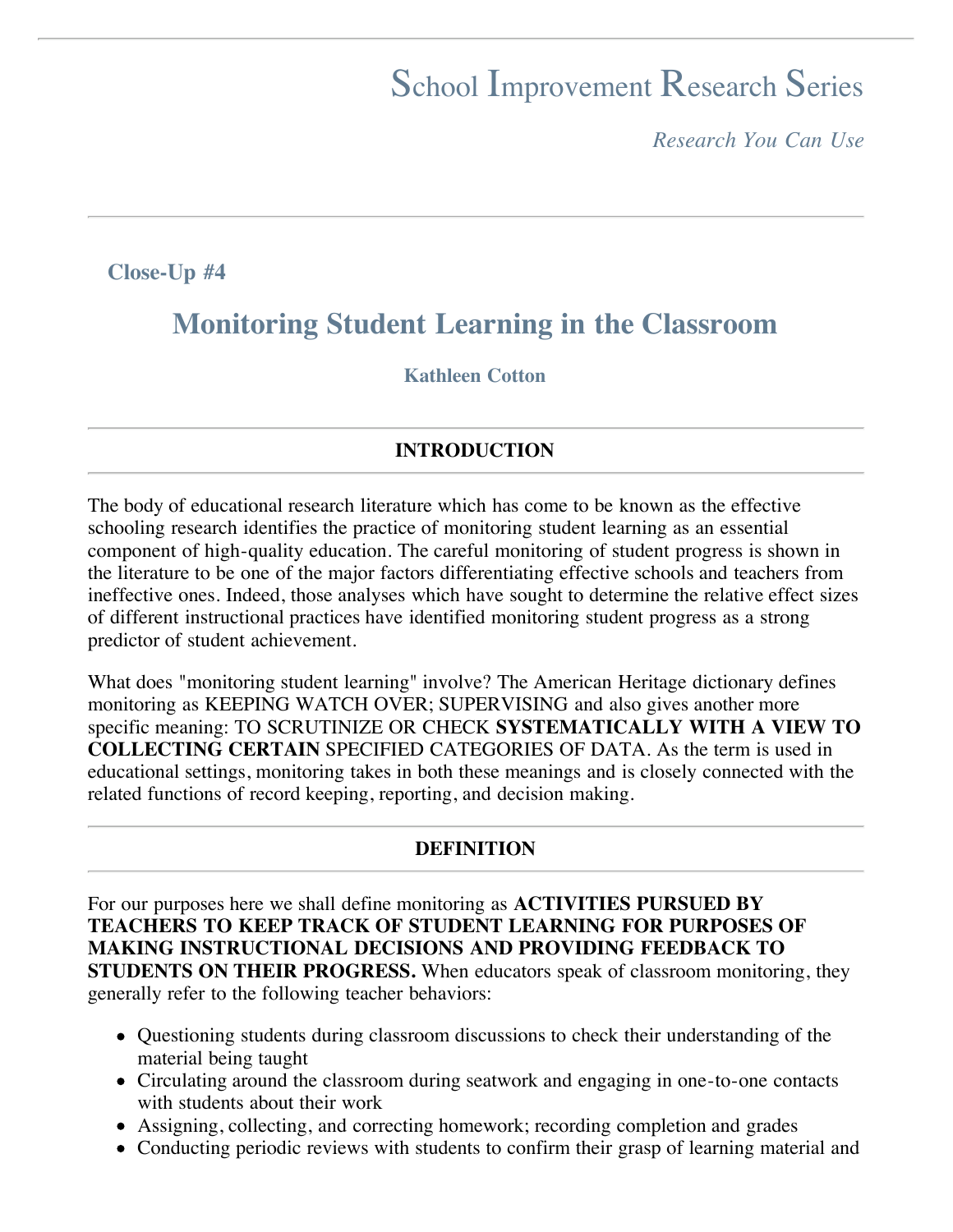identify gaps in their knowledge and understanding

- Administering and correcting tests; recording scores
- Reviewing student performance data collected and recorded and using these data to make needed adjustments in instruction

Defined this way, monitoring obviously includes many kinds of activities, but it is important to note that the present analysis does not address issues relating to schoolwide or district-level monitoring of student learning. It is not concerned, except incidentally, with monitoring students' behavior. And it provides only cursory information on such matters as teacher training in monitoring and assessment practices or the processes teachers follow in putting monitoring information to use.

Instead, the focus here is classroom-level monitoring of student learning progress and what research says about the relationships between such monitoring and the student outcomes of achievement, attitudes and social behavior.

# **THE RESEARCH ON MONITORING STUDENT LEARNING**

Several dozen documents were reviewed in preparation for this report. Of these, 23 are studies or reviews which clearly indicate a relationship between one or more forms of monitoring student learning and student outcomes--usually achievement. Fifteen documents are reviews and eight are studies. Five involve elementary students, three involve secondary students, and fifteen are concerned with the entire K-12 range. Fourteen have general achievement as the dependent variable. Language arts is the outcome focus of three documents. Others include: mathematics--3, science--2, social studies--1, and student attitudes--5. Some investigations were concerned with more than one outcome area. Nineteen of the studies concern regular education students of various races, socioeconomic groups, and ability levels. Three have special education subjects, and one focuses on Chapter 1 participants.

Of the kinds of monitoring functions investigated, teacher questioning to check student understanding is the focus of three reports. Others include: monitoring seat work4, assigning/collecting/grading homework--2, conducting periodic reviews in class--2, formative testing--2, and reviewing records--3. Nine of the reports focused on two or more of these functions.

Findings pertaining to each of these kinds of classroom monitoring--and to monitoring in general--are cited in the sections which follow.

### **QUESTIONING AND OTHER LEARNING PROBES**

The term "learning probe" refers to a variety of ways that teachers can ask for brief student responses to lesson content so as to determine their understanding of what is being taught. Questions to the class, quizzes, and other means of calling upon students to demonstrate their understanding are methods used by teachers to find out if their instruction is "working" or if it needs to be adjusted in some way.

Does the use of learning probes have a beneficial effect on student achievement? The research indicates that this approach can indeed produce achievement benefits. Particularly effective techniques include: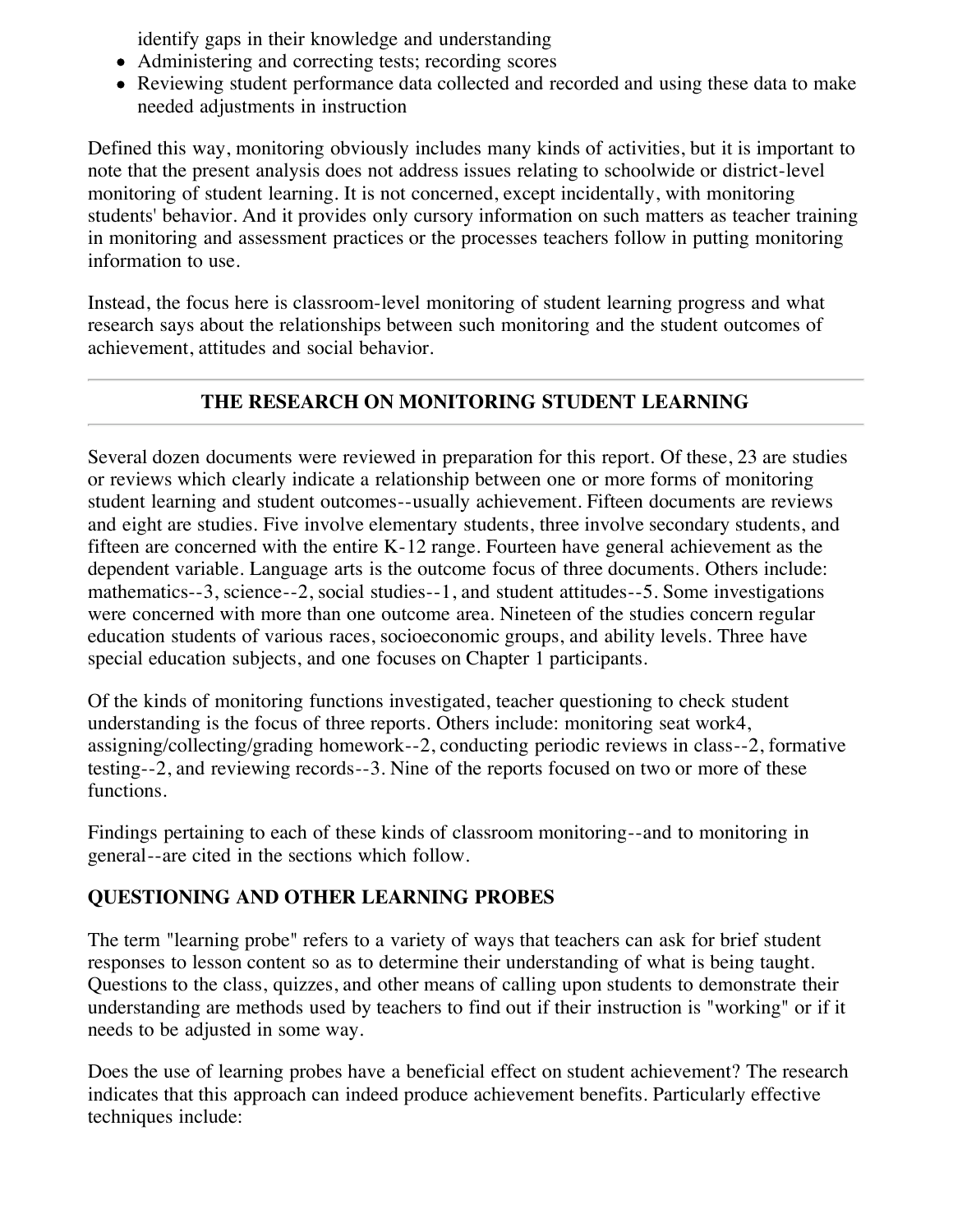- Keeping questions at an appropriate level of difficulty; that is, at a level where most students can experience a high degree of success in answering
- Paying close attention to who is answering questions during classroom discussion and calling upon non volunteers
- Asking students to comment or elaborate on one another's answers
- Using information on students levels of understanding to increase the pace of instruction whenever appropriate. (There is a strong positive relationship between content covered and student achievement. Monitoring can alert teachers to situations where they can profitably pick up the instructional pace and thus cover more material.)

### **MONITORING SEATWORK**

Research comparing the behavior of effective teachers (i.e., those whose students achieve highly or higher than would be expected given background variable) with that of less effective teachers has clearly revealed the importance of monitoring the class during seatwork periods. Such monitoring involves teachers moving around the classroom, being aware of how well or poorly students are progressing with their assignments, and working with students one-to-one as needed. The most effective teachers:

- Have systematic procedures for supervising and encouraging students while they work.
- Initiate more interactions with students during seatwork periods, rather than waiting for students to ask for help
- Have more substantive interactions with students during seatwork monitoring, stay taskoriented, and work through problems with students
- Give extra time and attention to students they believe need extra help
- Stress careful and consistent checking of assignments and require that these be turned in

### **MONITORING HOMEWORK**

The assignment of homework, like many educational practices, can be beneficial, neutral, or detrimental depending upon he nature and context of the homework tasks. The use of homework assignments bears a significant and positive relationship to achievement when the homework is carefully monitored, as well as serving the function of increasing students' learning time. Homework confers the most beneficial results when assignments are:

- Closely tied to the subject matter currently being studied in the classroom
- Given frequently as a means of extending student practice time with new material
- Appropriate to the ability and maturity levels of students
- Clearly understood by students and parents
- Monitored by parents; i.e., when parents are aware of what needs to be done and encourage homework completion
- Ouickly checked and returned to students
- Graded and commented on

The research also indicates that homework which meets these criteria is positively related to student attitudes. Students may say they don't like homework, but research shows that those who are assigned regular homework have more positive attitudes toward school, toward the particular subject areas in which homework is assigned, and toward homework itself, than students who have little or no homework.

the research also indicates that homework which meets these criteria is positively related to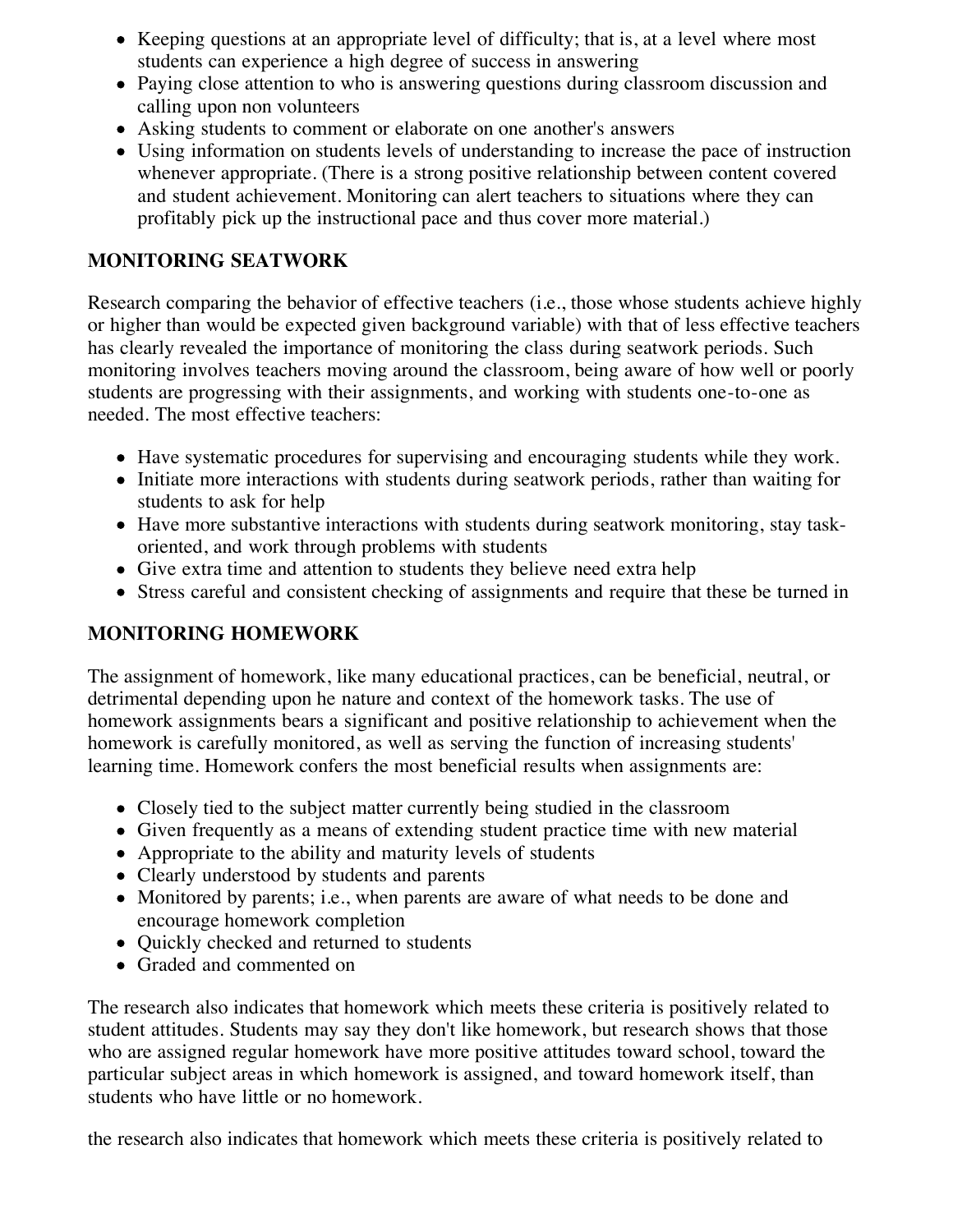student attitudes. Students may say they don't like homework, but research shows that those who are assigned regular homework have more positive attitudes toward school, toward the particular subject areas in which homework is assigned, and toward homework itself, than students who have little or no homework.

# **MONITORING AS A PART OF CLASSROOM REVIEWS**

Research has established a link between integrating monitoring methods into periodic classroom reviews and the later achievement of students involved in the review sessions. Daily, weekly, and monthly reviews can all enhance the learning of new material and, if they incorporate questioning and other learning probes, can call attention to areas where reteaching is needed.

The effectiveness of using review sessions to monitor student learning is clearly revealed in the research on the effects of teacher training: teachers trained in methods for conducting periodic classroom reviews which include the use of learning probes had students whose achievement was higher than it was before the teachers had been trained and higher than the achievement of students of untrained teachers. In addition, including monitoring activities in periodic reviews is a built-in feature of such successful programs as Distar and the Exemplary Center for Reading instruction (ECRI) system, as well as being a function carried out by the effective teachers in several comparative observational studies.

# **CLASSROOM TESTING**

Those who study assessment and evaluation techniques are quick to point out that the role of standardized testing has received considerably more research attention than have classroom testing and other classroom-level assessment methods. The existing research does indicate, however, that well-designed classroom testing programs bear a positive relationship to later student achievement. Beneficial effects are noted when tests are:

- Administered regularly and frequently
- An integral part of the instructional approach (i.e., well-aligned with the material being taught)
- Collected, scored, recorded and returned to students promptly so that they can correct errors of understanding before these become ingrained

When attitudes toward testing are studied, students who are tested frequently and given feedback are found to have positive attitudes toward tests. They are generally found to regard tests as facilitating learning and studying, and as providing effective feedback--an outcome which has surprised some researchers, who had anticipated finding more negative student attitudes toward testing.

### **REVIEWING STUDENT PERFORMANCE DATA**

While it is beyond the scope of this paper to describe the various systems teachers can use for recording and interpreting student performance data, it is worthwhile to note the importance of having and using such a system. Research comparing effective and ineffective teachers cites the existence and use of a systematic procedure for keeping and interpreting data on student performance as a notable difference between these groups.

# **MONITORING METHODS USED IN COMBINATION**

Research findings on the discrete effects of various classroom monitoring methods comprise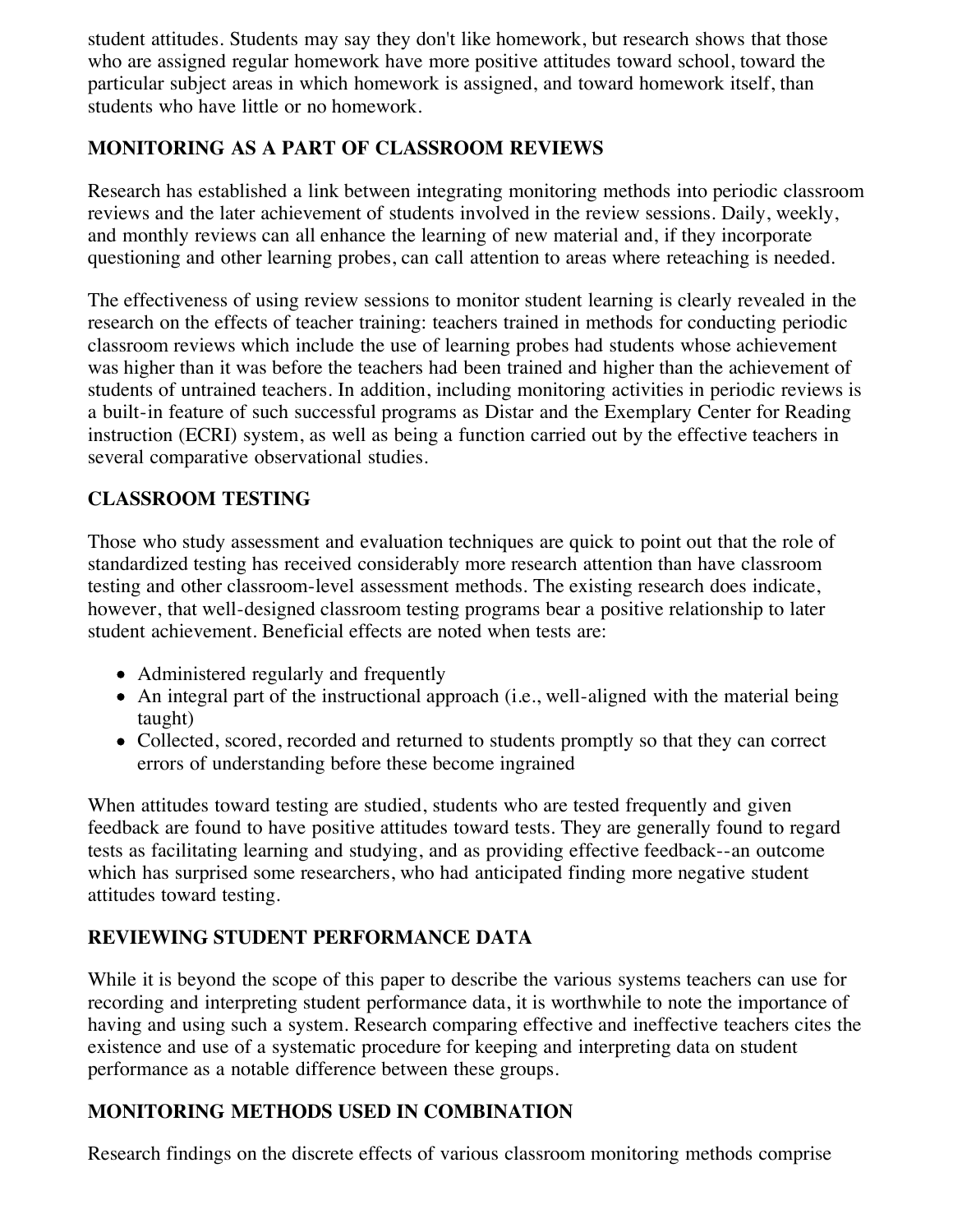only part of the story of applying classroom monitoring techniques. Research also indicates that using these methods in combination is superior to using only one or two of them. One researcher identifies five of the six monitoring methods above in his list of effective teaching behaviors. Another cites all of them as important components of a student accountability system. And in the comparative research on effective and ineffective teachers, the effective teachers were found to have implemented all or most of these monitoring functions in their classrooms.

#### **COMMON ELEMENTS ACROSS MONITORING METHODS**

Looking at the range of research on monitoring student learning, several attributes of effective monitoring are cited repeatedly across the different investigations:

- SETTING HIGH STANDARDS. When students' work is monitored in relation to high standards, student effort and achievement increase. Researchers caution, however, that standards must not be set so high that students perceive them as unattainable; if they do, effort and achievement decrease. The definition of "high standards" differs across studies, but generally, researchers indicate that students should be able to experience a high degree of success (on assignments, during classroom questioning, etc.) while continually being challenged with new and more complex material.
- HOLDING STUDENTS ACCOUNTABLE FOR THEIR WORK. Establishing expectations and guidelines for students' seatwork, homework, and other functions and following through with rewards/sanctions facilitates learning and enhances achievement.
- FREQUENCY AND REGULARITY. Whether the topic is teacher monitoring of seatwork, administration of tests, checking homework, or conducting reviews, researchers cite frequency and regularity in carrying out monitoring activities as a major reason they are effective.
- CLARITY. Clarity about expectations, formats, and other aspects of direction-giving bears a positive relationship to the achievement of the students doing the homework, participating in the classroom questioning session, etc.
- COLLECTING, SCORING, AND RECORDING RESULTS OF CLASSWORK, HOMEWORK, TESTS, AND SO ON. These activities are positively related to achievement, because they produce useful information to teachers and students and because they communicate to students that teachers are serious about effort and completion of assignments.
- FEEDBACK. Providing feedback to students lets them know how they are doing and helps them to correct errors of understanding and fill in gaps in knowledge. Some researchers focus on the ways in which feedback is provided, pointing out that students who are having learning difficulties require support, encouragement, and attention to their success if the feedback is to foster achievement of learning goals.

### **TEACHERS' SKILLS IN MONITORING STUDENT LEARNING**

Given the strong connection between teachers' monitoring of students' learning progress and those students' academic performance, it would be ideal if teachers received thorough training in monitoring and were highly skilled in classroom monitoring practices. Unfortunately, this is not the case. The research on classroom-level monitoring and assessment reveals that:

While standardized achievement test results are the main focus of assessment/evaluation efforts, nearly all important decisions about student placement, instructional pacing and so on are made on the basis of teachers' ongoing classroom monitoring.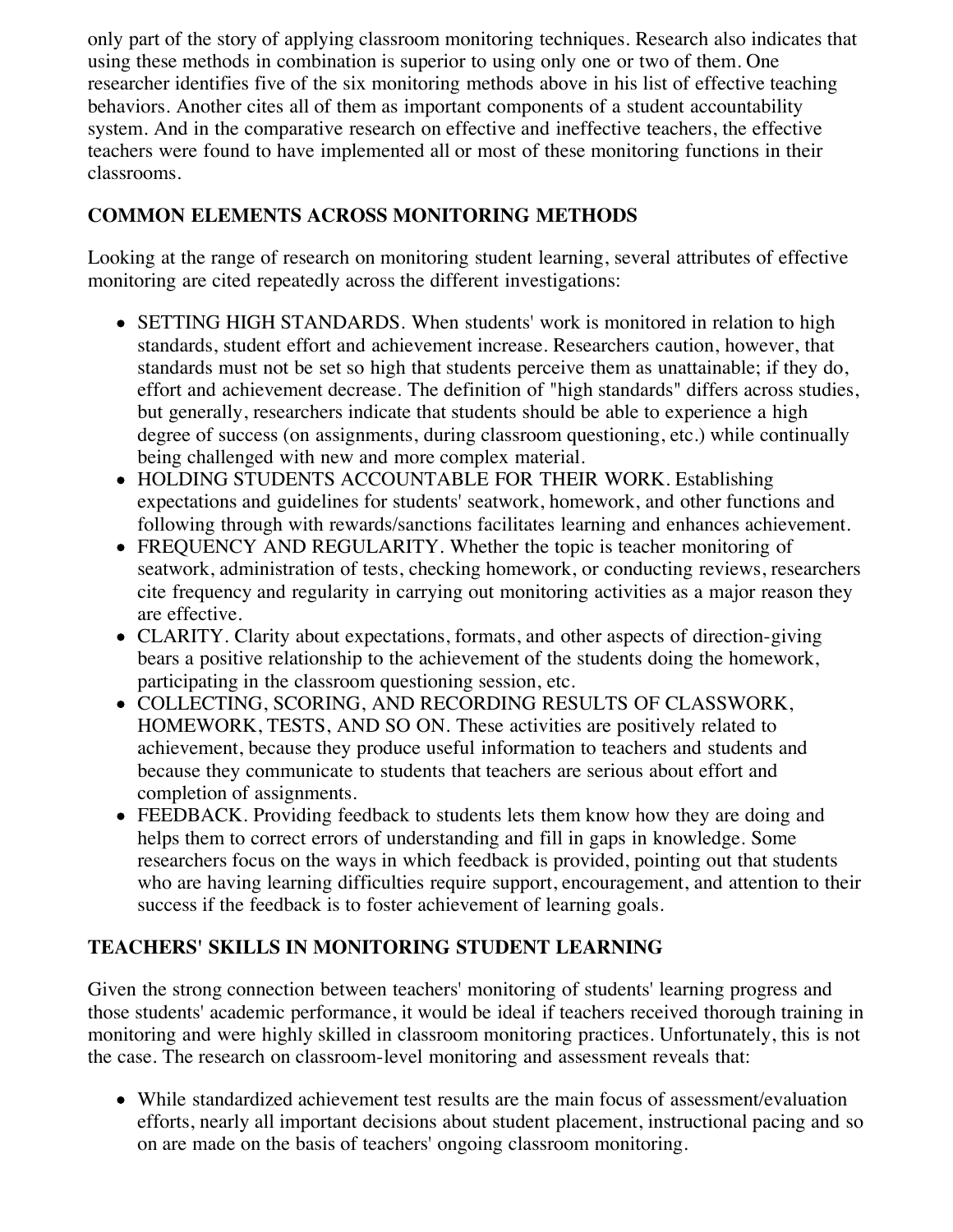- Many teachers do not: assign homework frequently or regularly, record completion assignments, monitor seatwork and check on students' progress, or conduct the kind of questioning that helps to monitor learning.
- Teachers do not receive adequate pre-service training in conducting formal or informal assessments.
- Administrative support for and inservice training in the skills associated with assessment and monitoring are extremely inadequate.
- Many teachers are aware that their monitoring skills are inadequate and desire training to expand their capabilities; many others are unaware of the importance of close monitoring of student progress and of their own need for skill development in this area.

The research on teachers' decision-making processes confirms this lack of monitoring on the part of many teachers. According to this research, a great many teachers are reluctant to make changes in the instructional strategy or pacing of lessons once these are planned, even when instruction and learning are progressing poorly. To a considerable degree, this improves with experience. Experienced teachers are found to vary teaching strategies in response to student performance cues much more than do novices. Still, monitoring/assessment skills remain an area of inadequate preparation for many teachers.

# **EFFECTIVE MONITORING PRACTICES**

Since there are so many methods of monitoring student learning, descriptions of only a few will be given here. These are offered as examples of approaches used by successful teachers.

Using learning probes is the subject of the following question-and-answer exchange with practitioners (Excerpted from EDUCATIONAL PSYCHOLOGY: THEORY INTO PRACTICE by Robert E. Slavin. Englewood Cliffs, NJ: Prentice-Hall, 1986)

How do you monitor students' comprehension and work during a lesson? Teachers say they monitor students by:

- Asking them to interpret or summarize material presented to them in the lesson
- Thinking about the questions that students are asking and noting what parts of the lesson don't seem to be understood
- Asking questions from various levels of Bloom's taxonomy of learning objectives
- Asking students to act things out or draw them
- Walking around the class and checking worksheets, calling attention to errors and noting good work being done
- having students do quick problems on individual chalkboards
- encouraging children to listen to each other by summarizing comments of others and calling on children who don't seem to be listening

In the following paragraphs, a researcher reports on the differences between the monitoring behaviors of effective and less effective junior high school English and mathematics teachers. (Excerpted from STUDENT **ACCOUNTABILITY FOR WRITTEN WORK IN JUNIOR HIGH SCHOOL** CLASSES by Murray E. Worshan. Austin, TX: Research and Development Center for Teacher Education, 1981. (ED 203 387))

Both effective English and math teachers were extremely consistent in efficient monitoring techniques. They did more than just circulate among students during seatwork periods. these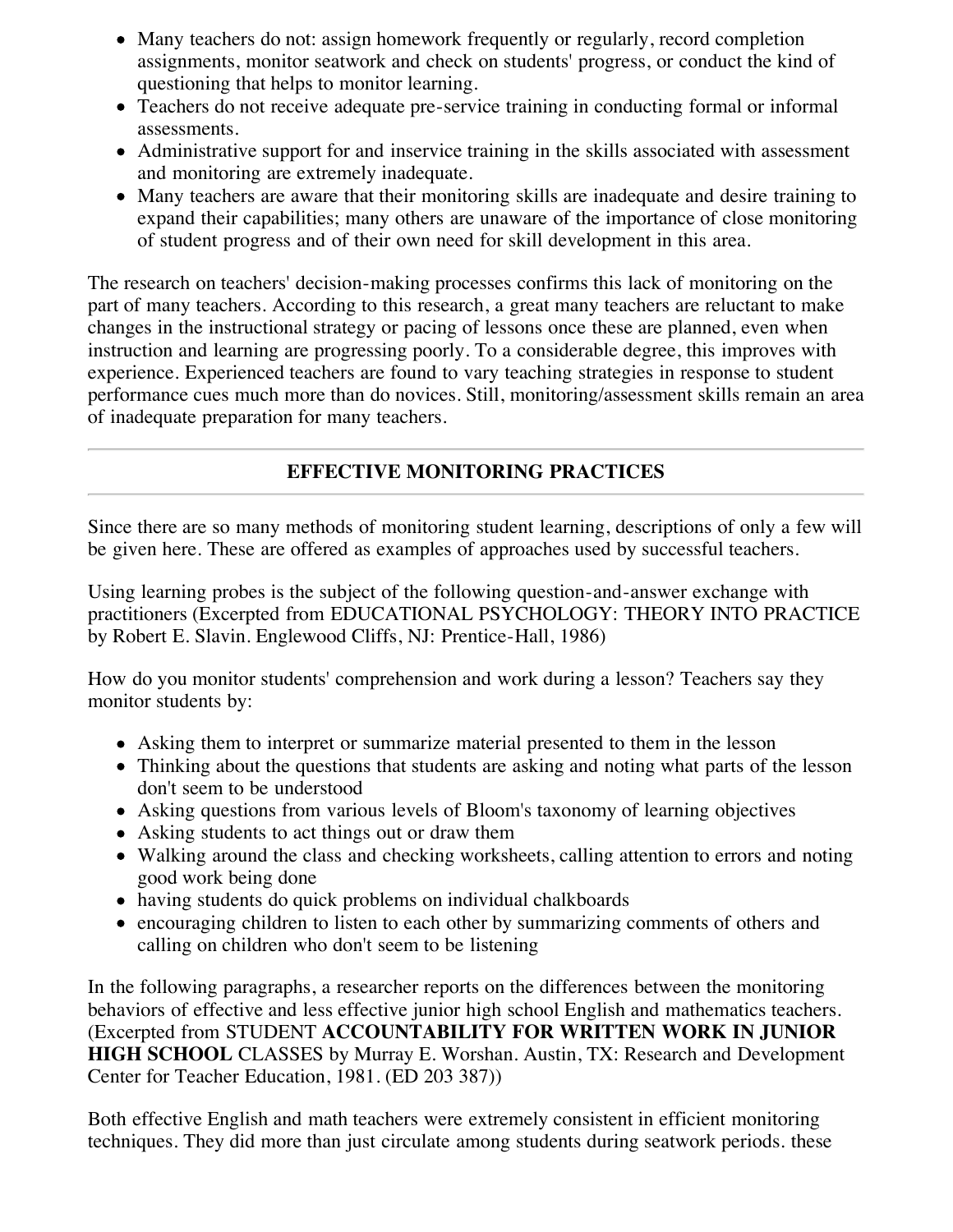teachers were systematic in noting individual students while moving or looking around the classroom, and they addressed individuals frequently, usually privately, to keep students accountable and on-task. These teachers were concerned that students work steadily on classwork as well as on tests, and their careful monitoring enabled them to address students immediately who were not working as expected. The nature and process of effective monitoring--of both behavior and academic work-- appeared to be highly salient in both math and English classes to keeping students on-task and responsible for their work.

More effective math and English teachers were extremely consistent in checking assignments regularly. Homework was assigned virtually every day, and a daily routine in most teachers' classes involved students' exchanging papers and checking them in class as directed by the teacher. Usually the more effective teachers had students sign papers they graded, and at least one effective math teacher cautioned her students to grade papers with care.

Two key actions on the part of the more effective teachers in both math and English classes followed the checking period. First, these teachers asked students for their grades and recorded them immediately as the class watched and listened. Next, these teachers always took up papers to check themselves. They were thus holding students accountable for doing their work, for doing it well, and for checking it accurately. A further step noted in classes of several more effective math teachers was their individually questioning students who made low grades or zeros. These teachers determined whether students were having difficulty and needed extra help or were not doing their assignments at all. These teachers told students that they noted such grades resulting from lack of effort in their garde book.

When checking daily assignments in class, more effective math and English teachers provided feedback to students as to content as well as a review or further explanation of concepts and processes. By explaining how to figure grades and having grades announced for recording purposes, teachers enabled students to hear how they stood in relation to the rest of the class and gave evidence of the fact that the teachers took seriously the work they assigned. By taking up, checking, and returning papers, teachers provided additional feedback by means of written comments and possible modification on student grading.

The advisability of using these effective monitoring practices is further underscored in the following guidelines concerning seat work and homework. (Excerpted from "Teacher behavior and Student Achievement," by Jere E. Brophy and Thomas L. Good. In Handbook of Research on Teaching (Third Ed.), edited by Merlin C. Wittrock. New York: Macmillan Publishing Co., 1985)

. . .seat work (and homework) assignments provide needed practice and application opportunities. Ideally, such assignments will be varied and interesting enough to motivate student engagement, new or challenging enough to constitute meaningful learning experiences rather than pointless busywork, and yet easy enough to allow success with reasonable effort.

. . . Student success rates, and the effectiveness of seat work assignments generally, are enhanced when teachers explain the work and go over practice examples with the students before releasing them to work independently. Furthermore, once the students are released to work independently, the work goes more smoothly if the teacher (or an aide) circulate to monitor progress and provide help when needed. If the work has been well chosen and well explained, most of these "Helping" interactions will be brief, and at any given time, most students will be progressing smoothly through the assignment rather than waiting for help.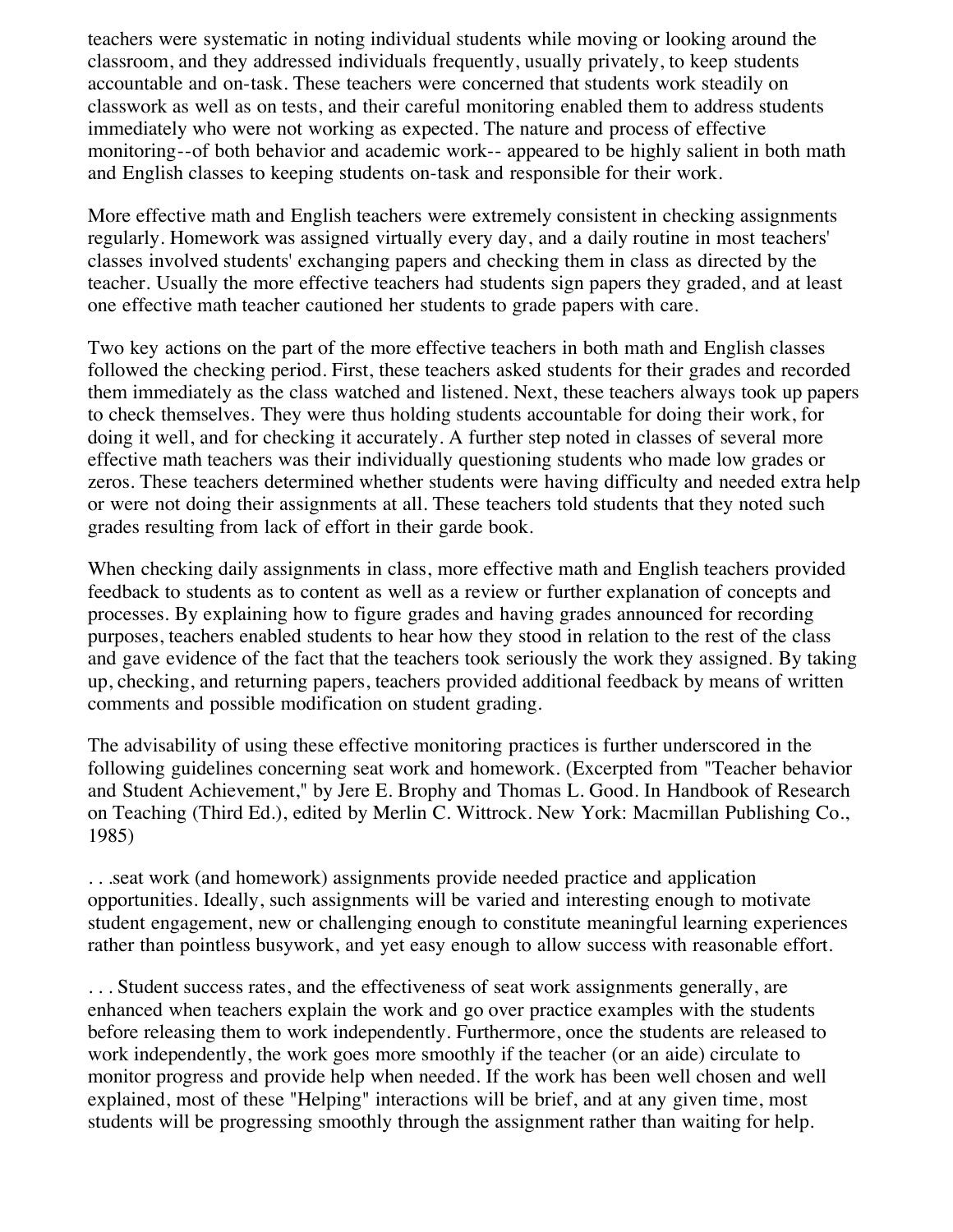Students should know what work they are accountable for, how to get help when they need it, and what to do when they finish. Performance should be monitored for completion and accuracy, and students should receive timely and specific feedback. When the whole class or group has the same assignment, review of the assignment can be part of the next day's lesson. Other assignments will require more individualized feedback. Where performance is poor, teachers should provide not only feedback but reteaching and follow-up assignments designed to insure that the material is mastered.

Teacher competence in assessing students' skill levels and monitoring their learning progress is essential for effective instruction to take place. "Imagine," writes researcher Robert Slavin," an archer who shoots an arrow at a target but never finds out how close to the bull's-eye the arrows fall. The archer wouldn't be very accurate to begin with, and would certainly never improve in accuracy. Similarly, effective teaching requires that teachers be constantly aware of the effects of their instruction."

Improvements in preservice and inservice training in assessment and monitoring skills can both increase teachers' awareness of these effects and help them to make instructional changes as called for by the information they collect. This is vital for, as noted by writers Howell and McCollum-Gahley, "the most important part of continuous monitoring is not taking data, but making decisions."

#### **KEY REFERENCES**

Brophy, J.E. "Teacher Behavior and Its Effects." JOURNAL OF EDUCATIONAL LEADERSHIP 71 (1979): 733-750.

Reviews the research on the relationship between teacher behaviors and student achievement. Teaching methods shown to promote achievement include: (1) direct instruction, (2) brisk instructional pacing, (3) frequent feedback and reinforcement, and (4) high expectations. Includes references to monitoring as an essential feature of effective teacher.

\_\_\_\_\_\_\_\_\_\_, and T. L. Good. "Teacher Behavior and Student Achievement." In HANDBOOK OF RESEARCH ON TEACHING (Third Ed.), edited by M.C. Wittrock. New York: Macmillan Publishing, 1985.

Summarizes research on classroom behaviors which are positively related to student achievement.

Butler, J.A. CLOSE-UP: HOMEWORK. Portland, OR: Northwest Regional Educational Laboratory, 1986.

Reviews research on the effects of assigning and grading homework on student achievement. Also provides examples of district homework policies.

Edmonds, R. R. "Effective Schools for the Urban Poor." EDUCATIONAL LEADERSHIP 37 (1979): 15-27.

Reviews studies conduced with inner-city children from low socioeconomic backgrounds. Characteristics of schools which are effective in educating these children include: (1) strong leadership; (2) high expectations; (3) orderly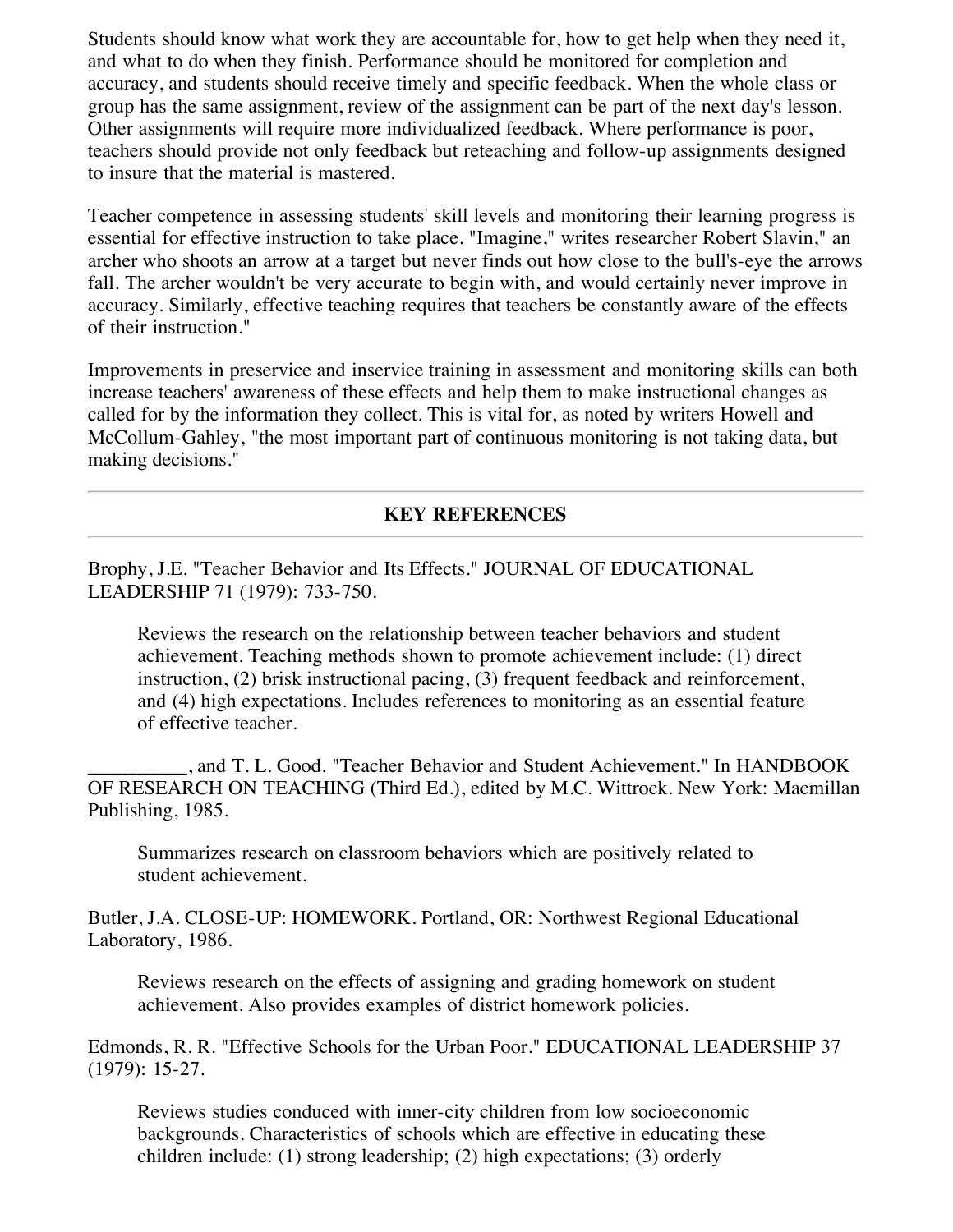environment; (4) emphasis on basic skills; (5) using school resources to support priority goals; and (6) frequent in-class and schoolwide monitoring of student progress.

Fisher, C.W.; C.D. Berliner; N. N. Filby; R. Marliave; L.S. Cahen; and M. M. Dishaw. "Teaching Behaviors, Academic Learning Time, and Student Achievement: An Overview." JOURNAL OF CLASSROOM INTERACTION 17(1981): 2-15.

Investigates the relationship of teaching behaviors to academic learning time (the amount of time a student spends in an academic task that he/she can perform with high success) and to student achievement. Monitoring is identified as a function positively related to both ALT and achievement.

Fuchs, L, and D. Fuchs. "Effects of Systematic Formative Evaluation: A Meta-analysis." EXCEPTIONAL CHILDREN 53(1986): 199-208.

Reports findings from a meta-analysis on the effects of close monitoring of the learning of mildly handicapped students. Those whose programs were systematically monitored and developed formatively achieved an average of .7 standard deviation units higher than those taught without close monitoring or programs which are developed formatively.

Good, T. L., and D.A. Grouws. "The Missouri Mathematics Effectiveness Project: An Experimental Study in Fourth-Grade Classrooms." JOURNAL OF EDUCATIONAL PSYCHOLOGY 71(1979): 355-362.

Reports the results of a study in which 40 teachers received instruction in effective teaching practices, then implemented these with their students. Trained teachers' students out performed control teachers' students. Monitoring (daily review, checking daily seatwork, checking homework, weekly and monthly reviews) was a major feature of the program in which teachers received training.

Griswold, P.A.; K.J. Cotton, and J.B. Hansen. EFFECTIVE COMPENSATORY EDUCATION SOURCEBOOK, VOLUME I: A REVIEW OF EFFECTIVE EDUCATIONAL PRACTICES. Washington, DC: U.S. Department of Education, 1986. (ED 276 787).

Reviews research on effective educational practices and gives examples of the implementation of these in Chapter 1 programs. "Closely monitored student progress" is one of 13 attributes identified as enhancing student achievement.

Howell, K.W. and J. McCollum-Gahley. "Monitoring Instruction." Teaching Exceptional Children 18(1986): 47-49.

Describes a research-based process for collecting data on student achievement and using it to monitor students' progress and make decisions about their instruction. Also cites research indicating that special education students whose progress is monitored in this way have higher achievement than those who are not monitored using such a process.

Hummel-Rossi, B. "Aptitudes as Predictors of Achievement Moderated by Teacher Effect." In NEW DIRECTIONS FOR TESTING AND MEASUREMENT: MEASURING HUMAN ABILITIES. San Francisco, CA: Jossey-Bass, 1981.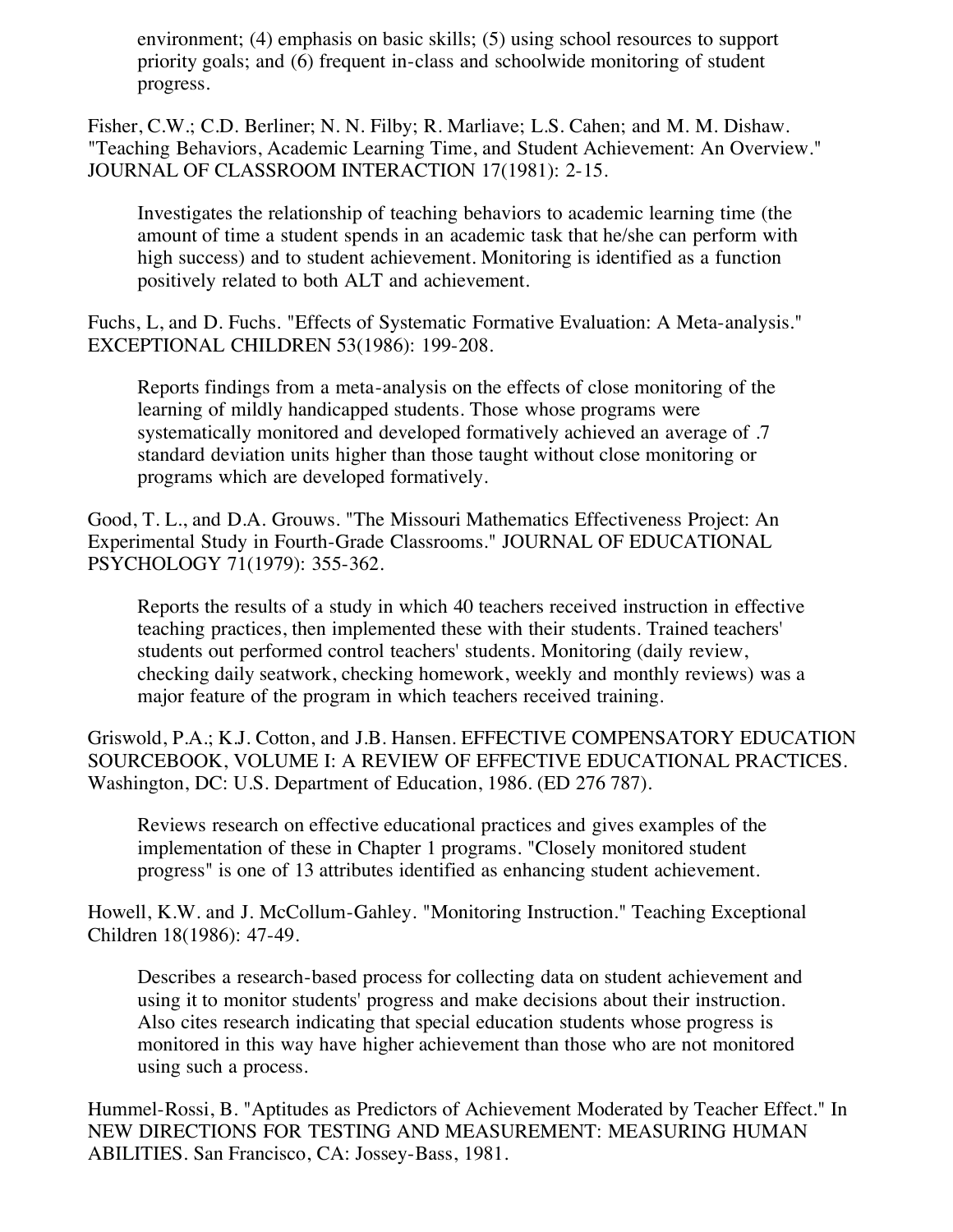Investigates the relationship between aptitude and achievement and between teacher behaviors and achievement for 219 eight graders and 167 of these same students as tenth graders. One major finding is that student performance improves with close monitoring of learning progress.

Medley, D. M. TEACHER COMPETENCE AND TEACHER EFFECTIVENESS: A REVIEW OF PROCESS-PRODUCT RESEARCH. Washington, D.C.: American Association of Colleges for Teacher Education, 1977. (ED 143 629).

This report analyzes and synthesizes the results of nearly 300 studies. Over 600 process-product relationships are displayed in a series of tables and then synthesized into a series of statements about effective teaching. Monitoring of student understanding/learning during classroom activities was found to be an important component of effective teaching.

Natriello, G. "The Impact of Evaluation Processes on Students." Educational Psychologist 22(1987): 155- 175.

Reviews research on the effects of different aspects of the evaluations process on student outcomes. The aspects are: (1) establishing the purposes for evaluating students; (2) assigning tasks; (3) setting performance criteria; (4) setting student performance standards; (5) sampling information on student performance; (6) appraising student performance; (7) providing feedback on student performance; and (8) monitoring the outcome of the evaluation of students.

Peckham, P.D., and M.D. Roe. "The Effects of Frequent Testing." Journal of Research and Developmental Education 10(1977): 40-50.

Examines the research on the effects of frequent formative testing on student achievement and attitudes. Frequent testing has a positive effect on student attitudes. Findings are inconclusive regarding effects on achievement; however, positive achievement effects are noted when frequent testing is an integral part of the instructional approach used (e.g., Bloom's mastery learning).

Peters, E., and J. Lloyd. "Effective Instruction: Critical Components of Teaching." TEACHING EXCEPTIONAL CHILDREN 18(1986).

Reviews research-based instructional techniques that promote learning among regular and handicapped students. Identifies a "general pattern of effective instruction which include (a) teachers monitoring instruction, (b) teachers delivering instruction, and (c) teachers managing students.

Rosenshine, B. "Teaching Functions in Instructional Programs." The Elementary School Journal 83(1983): 335-351.

Cites research on effective teaching practices with a special focus on the common ingredients found in successful inservice training programs. Six vital instructional functions are described in detail: (1) review/checking previous days work; (2) presenting new content/skills; (3) initial student practice; (4) feedback and correctives; (5) student independent practice; and (6) weekly and monthly reviews.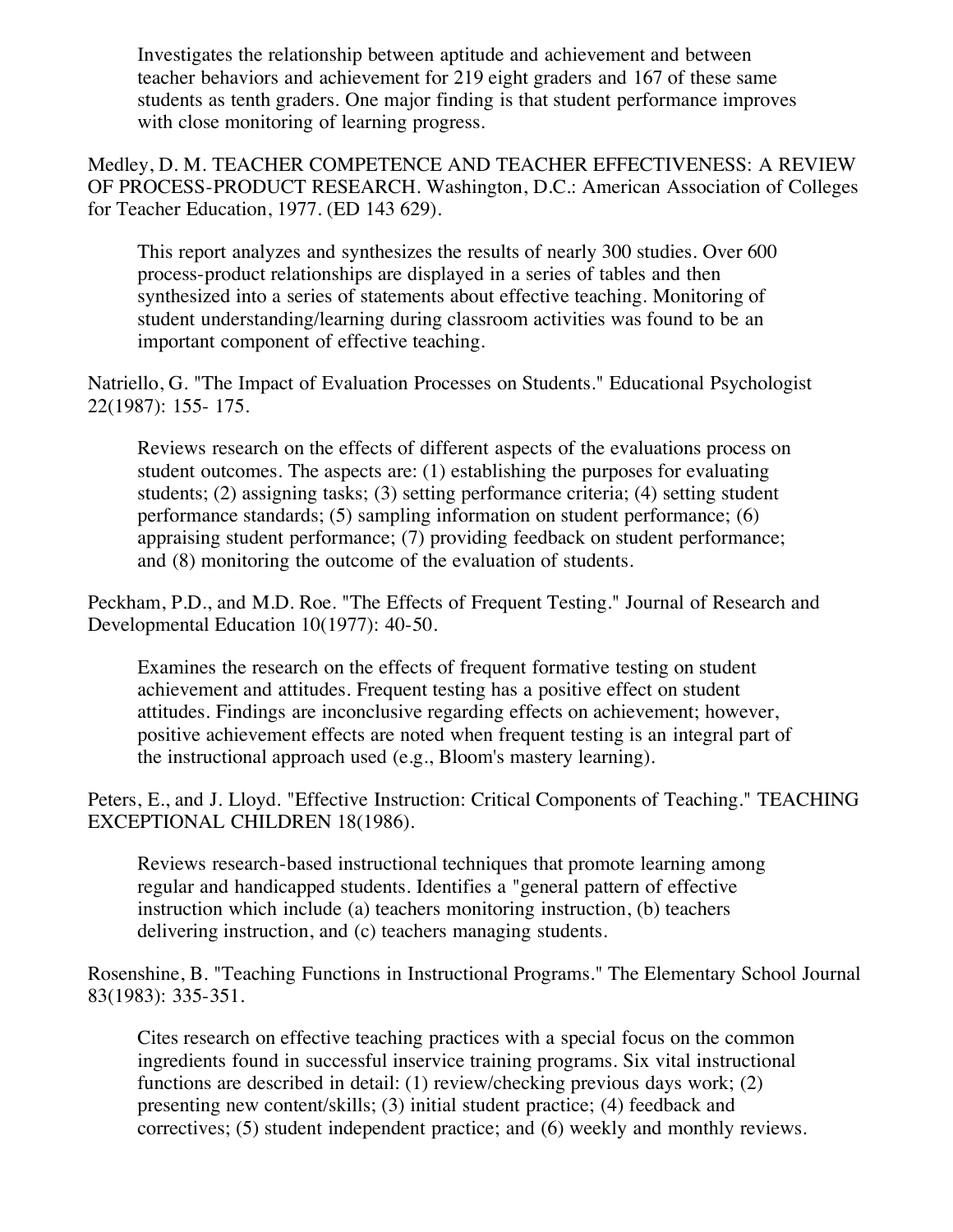Slavin, R.E. "The Lesson" Chapter 8 in EDUCATIONAL PSYCHOLOGY: Theory into Practice. Englewood Cliffs, NJ: Prentice-Hall, 1986.

Provides a discussion of the component parts of classroom lessons, including citing research in support of various monitoring activities.

Tobin, K. "Validating Teacher Performance Measures against Student Engagement and Achievement in Middle School Science." SCIENCE EDUCATION 70(1986: 539- 547.

Tests the validity of the Teacher Performance Assessment Instruments (TPAI). Statistically significant correlations were found between various teacher behaviors and both student engagement rate and students' achievement. Several of the most strongly predictive TPAI indicators relate to monitoring and assessment.

Walberg, H.J., R.A. Paschal, and T. Weinstein. "Homework's Powerful Effect on Learning." Educational Leadership 42(1985: 76-79

Reviews 15 studies on the effects of homework on achievement and concludes that: (1) regular homework confers greater achievement benefits than little or no homework, (2) the benefits are even greater if the homework is commented on and\or graded, and (3) programs in which parents are taught how to encourage their children and monitor their progress show achievement benefits.

Ward, W.D., and J.E. Jungbluth. "Sex Differences in Classroom Achievement as a Function of Participation in Monitoring and Reinforcement." THE JOURNAL OF PSYCHOLOGY 106(1980): 255-258.

Compares the effects of a self-monitoring and selfreinforcement structure with those produced by an

external monitoring and reinforcement structure and with the effects of one in which there was no monitoring and rewards were non contingent. One finding was that students who experienced daily monitoring (provided by self or others) outperformed those who were not monitored.

Weber, A. INNER-CITY CHILDREN CAN BE TAUGHT TO READ: FOUR SUCCESSFUL SCHOOLS. Occasional Paper No. 18. Washington, D.C.: Council for Basic Education, 1971.

Reports the results of an observational study in which four urban elementary schools were investigated to determine the reasons for their success in teaching reading skills. Identifies close classroom evaluation of student progress among the factors leading to success.

Wilson, R. "Direct Observation of Academic Learning Time." TEACHING EXCEPTIONAL CHILDREN (1987): 13-17.

Cites research findings on the positive effects of academic learning time (ALT) and offers a system whereby teachers or other observers can keep track of on-task behavior and student success rate.

Worsham, M.E. STUDENT ACCOUNTABILITY FOR WRITTEN WORK IN JUNIOR HIGH SCHOOL CLASSES. Austin TX: Research and Development Center for Teacher Education, 1981. (ED 203 387).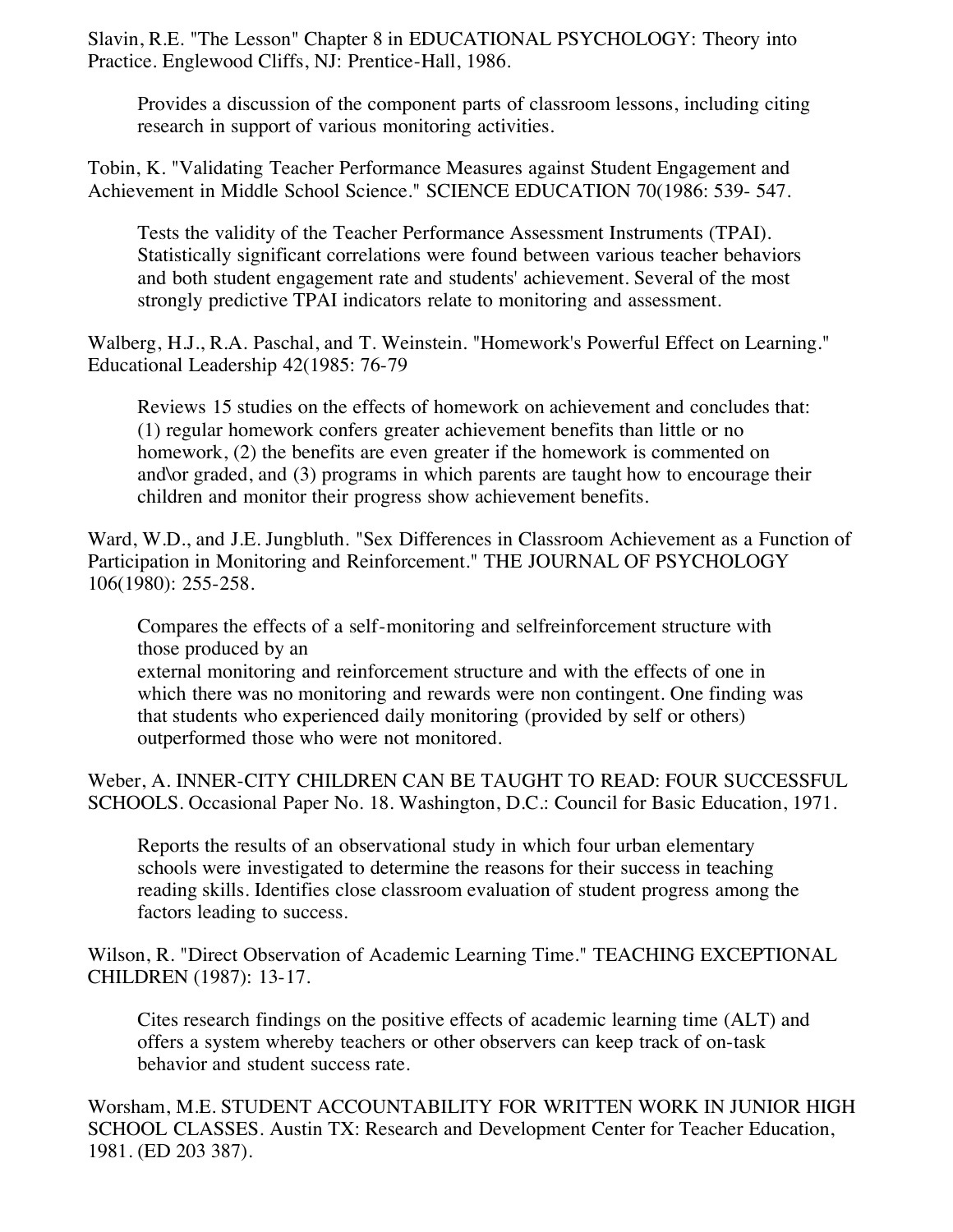Investigates the relationships between certain teaching behaviors and the achievement of junior high math students. Findings are compared with those emerging from an earlier study in junior high English classes.

\_\_\_\_\_\_\_\_\_\_\_\_, and C.M. Evertson. SYSTEMS OF STUDENT ACCOUNTABILITY FOR WRITTEN WORK IN JUNIOR HIGH SCHOOL ENGLISH CLASSES. R&D Report No. 6105. Austin, TX: Research and Development Center for Teacher Education, 1980. (ED 196 008).

Investigates the relationship between accountability systems and student achievement. Seven teachers of high-achieving students were compared with seven teachers of lower-achieving students in terms of their methods of assigning and holding students responsible for written work.

#### **OTHER REFERENCES**

Alexander, D.L.; K.J. Cotton; M.M. Griswold; and G.D. Estes. EFFECTIVE COMPENSATORY EDUCATION SOURCEBOOK, VOLUME III: PROJECT PROFILES. Portland, OR: Northwest Regional Educational Laboratory, 1987.

Provides profile descriptions of the 130 programs selected for recognition in 1986 through the Secretary's Initiative to Improve Chapter 1 projects.

Beady, C.H., Jr.; R.E. Slavin; and G.M. Fennessey. "Alternative Student Evaluation Structures and a Focused Schedule of Instruction in an Inner-City Junior High School." JOURNAL OF EDUCATIONAL PSYCHOLOGY 73(1981): 518-523.

Investigates the effects of a direct instruction model (focused instruction) and of two evaluation approaches on student achievement. Regardless of evaluation method, the focused instruction groups performed well and outperformed controls.

Bush, M.M. "The Complexity of Institutionalizing a Program: Acquisition of Training, Observing and Computing Capability." JOURNAL OF CLASSROOM INTERACTION 20(1984): 6-15

Describes the ALT (academic learning time) teacher training model used by the District of Columbia Public Schools. The model includes workshops in: (1) classroom organization and management; (2) behavior management; (3) interactive instruction; (4) monitoring and feedback; and (5) improving interaction.

Chacko, T. "Student Ratings of Instruction: A Function of Grading Standards." EDUCATIONAL RESEARCH QUARTERLY 8(1983): 19-25.

Investigates the relationship between teachers issuing grades to students and those students' attitudes toward teachers. Graded students' evaluations of their teachers dropped after grading; those of control students did not.

Evertson, C.M.; C.W. Anderson; L.M. Anderson; and J.E. Brophy. "Relationships Between Classroom Behaviors and Student Outcomes in Junior High Mathematics and English Classes." AMERICAN EDUCATIONAL RESEARCH JOURNAL 17(1980): 43-60.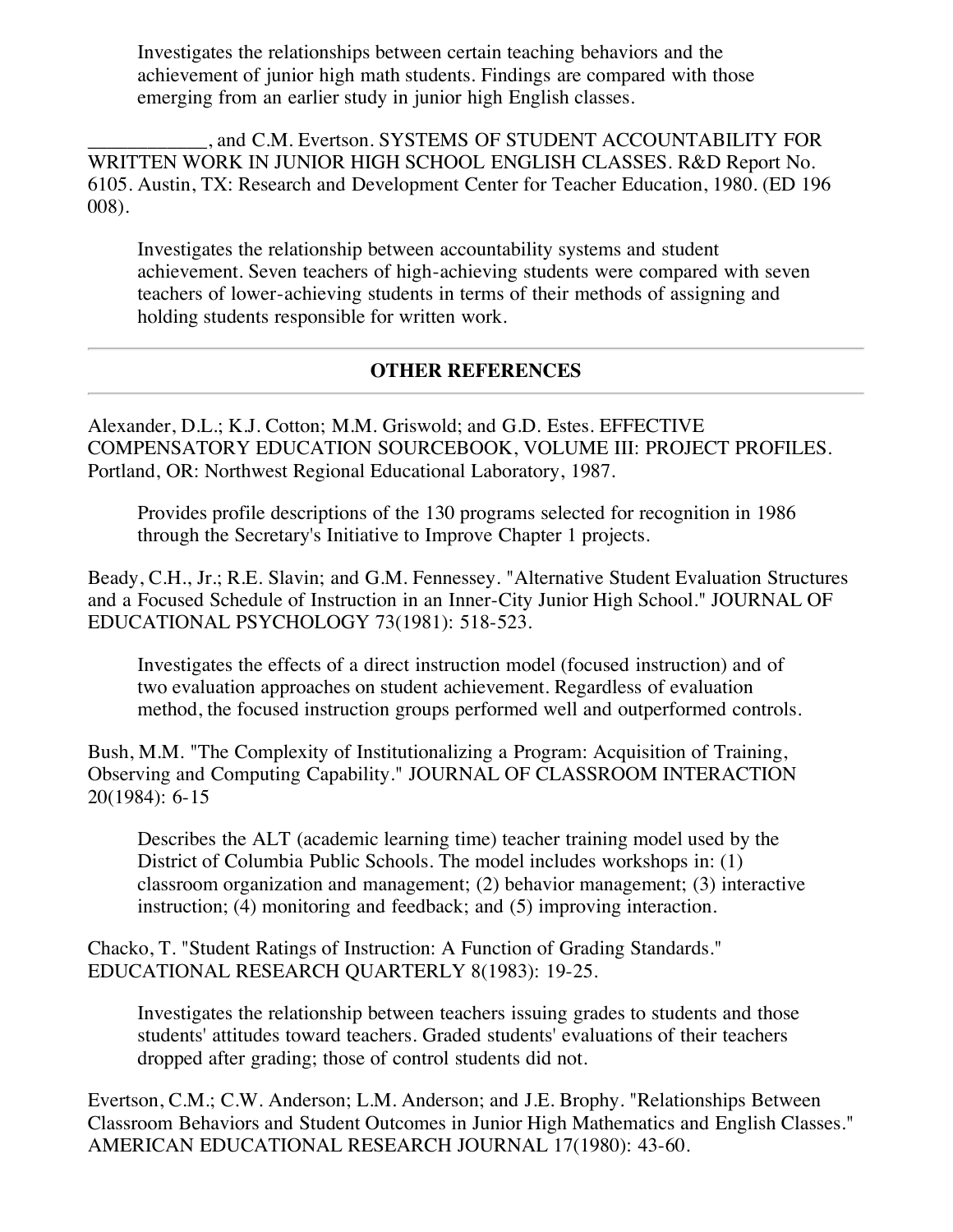Reports results of an observational study involving 39 English and 29 mathematics teachers and conducted to determine teacher behavior-student outcome relationships. Of the many behaviors shown to promote student achievement, several relating to student monitoring are cited.

Griswold, P.A.; K.J. Cotton; and J.B. Hansen. Effective compensatory Education Sourcebook Volume II: Project Profiles. Portland, OR: Northwest Regional Educational Laboratory, 1986.

Provides profile descriptions of the 116 programs selected for recognition in 1985 through the Secretary's Initiative to Improve Chapter 1 projects.

Gronlund, N. E. CONSTRUCTING ACHIEVEMENT TESTS. Englewood Cliffs, NJ: Prentice-Hall, 1982.

Discusses issues in planning and developing tests and provides guidelines for writing test items and designing/using essay tests.

Guerin, G.R. and A.S. Maier. INFORMAL ASSESSMENT IN EDUCATION. Palo Alto, CA: Mayfield Publishing Co., 1983.

Focuses on assessment strategies that can be used to organize and interpret information gathered through daily observation and interaction with students.

Linn, R.L. "Testing and Instruction: Links and Distinctions." Journal of Educational Measurement 20(1983): 179-189.

Discusses actual and potential relationships between testing and instruction. The purposes and uses of both classroom tests and standardized tests are outlined.

Medley, D.M. "The Effectiveness of Teachers." In P.L. Peterson and H.J. Walberg (eds.). Research on Teaching: Concepts, Findings and implications. Berkeley, CA: McCutchan Publishing Company, 1979.

Discusses the history, current activities and future of research on effective teaching. Describes the processes and outcomes of conducting a large-scale review of research on effective teaching.

Purkey, S.C. and M.S. Smith. "Effective Schools: A Review." ELEMENTARY SCHOOL JOURNAL 83(1983: 427-452.

Provides an extensive review and critique of the literature on school effectiveness. Organizationstructure variables and process characteristics of school culture are discussed. Identifies student progress monitoring as an important component of school effectiveness.

Rucher, D. and D. Feldman. THE EFFECTS OF TWO STUDENT MONITORING PROCEDURES AND CONTINGENCY REINFORCEMENT ON THREE TASK-ATTENDING BEHAVIORS. Paper presented at the Annual International Convention of the Council for Exceptional Children, 1983. (ED 232 779).

Investigates different monitoring approaches. More concerned with monitoring behavior than monitoring learning, but offers some good insights on the monitoring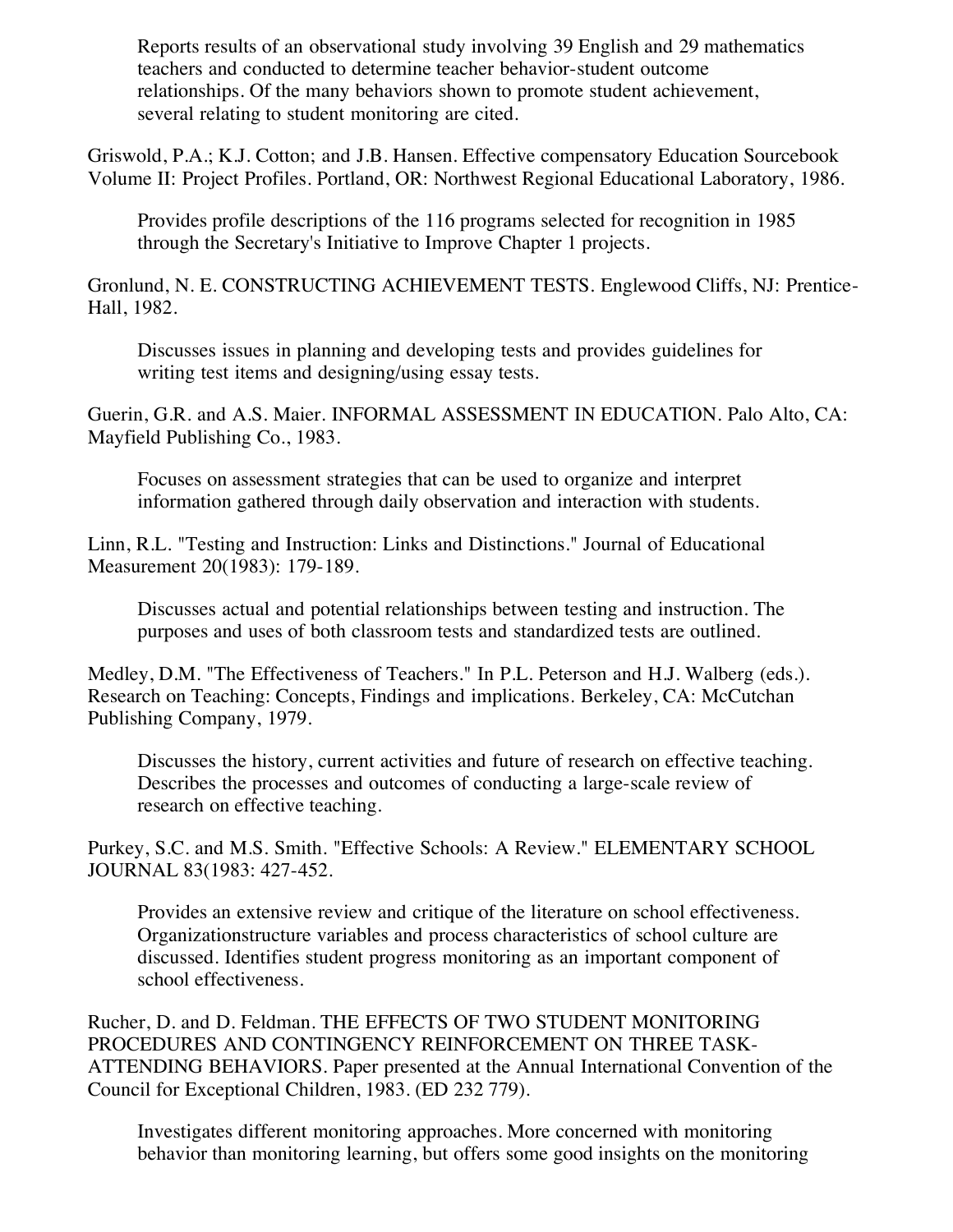role and who performs it.

Shavelson, R.J. "Review of Research on Teachers' Pedagogical Judgments, Plans and Decisions." THE ELEMENTARY SCHOOL JOURNAL 83(1983): 392-413.

Reviews research on the processes followed by teachers in determining grouping plans, instructional strategies, pacing of lessons and other classroom matters.

Stewart, L.G., and M.A. White. "Teacher comments, Letter Grades and Student Performance: What Do We Really Know?" JOURNAL OF EDUCATIONAL PSYCHOLOGY 68(1976: 489- 500.

Seeks to replicate a study which found written teacher comments on student papers effective in raising achievement in math and spelling. No relationship was found between the provision of comments and student achievement.

Stiggins, R.J. REVITALIZING CLASSROOM ASSESSMENT: THE HIGHEST INSTRUCTIONAL PRIORITY. PORTLAND, OR: NORTHWEST REGIONAL EDUCATIONAL LABORATORY, 1987.

Presents findings documenting teachers' need for improved classroom assessment competencies and offers suggestions for how this need might be met.

\_\_\_\_\_\_\_\_\_\_. "Improving Assessment Where It Means the Most: In the Classroom." EDUCATIONAL LEADERSHIP 43(1985): 69-73.

Examines the research on classroom assessment and offers recommendations for teacher training and administrator support regarding assessment.

\_\_\_\_\_\_\_\_\_\_; N. Conklin; and N.J. Bridgeford. Insights into Classroom Assessment. Portland, OR: Northwest Regional Educational Laboratory, 1986.

Reviews research on classroom assessment and draws implications for future research and for teacher training in assessment techniques.

Walter, L.J. "A Synthesis of Research Findings on Teacher Planning and Decision Making." IN USING RESEARCH TO IMPROVE TEACHER EDUCATION. Teacher Education Monograph No. 1, edited by R.L. Egbert and M.M. Kluender. The Nebraska Consortium, 1984. (ED 246 025)

Reviews research on the approaches teachers use to plan instruction and make changes and other decisions. Cites several findings, including that teachers do not generally plan activities based on learning objectives, and that they are reluctant to make changes in lessons once these are planned even when instruction and learning are progressing poorly.

Williams, R.G.; M.J. Pollack; and N.A. Ferguson. "Differential Effects of Two Grading Systems on Student Performance." JOURNAL OF EDUCATIONAL PSYCHOLOGY 67(1975): 253-258.

Investigates the relative effects of norm-referenced and criterion-referenced testing on the achievement and attitudes of students.